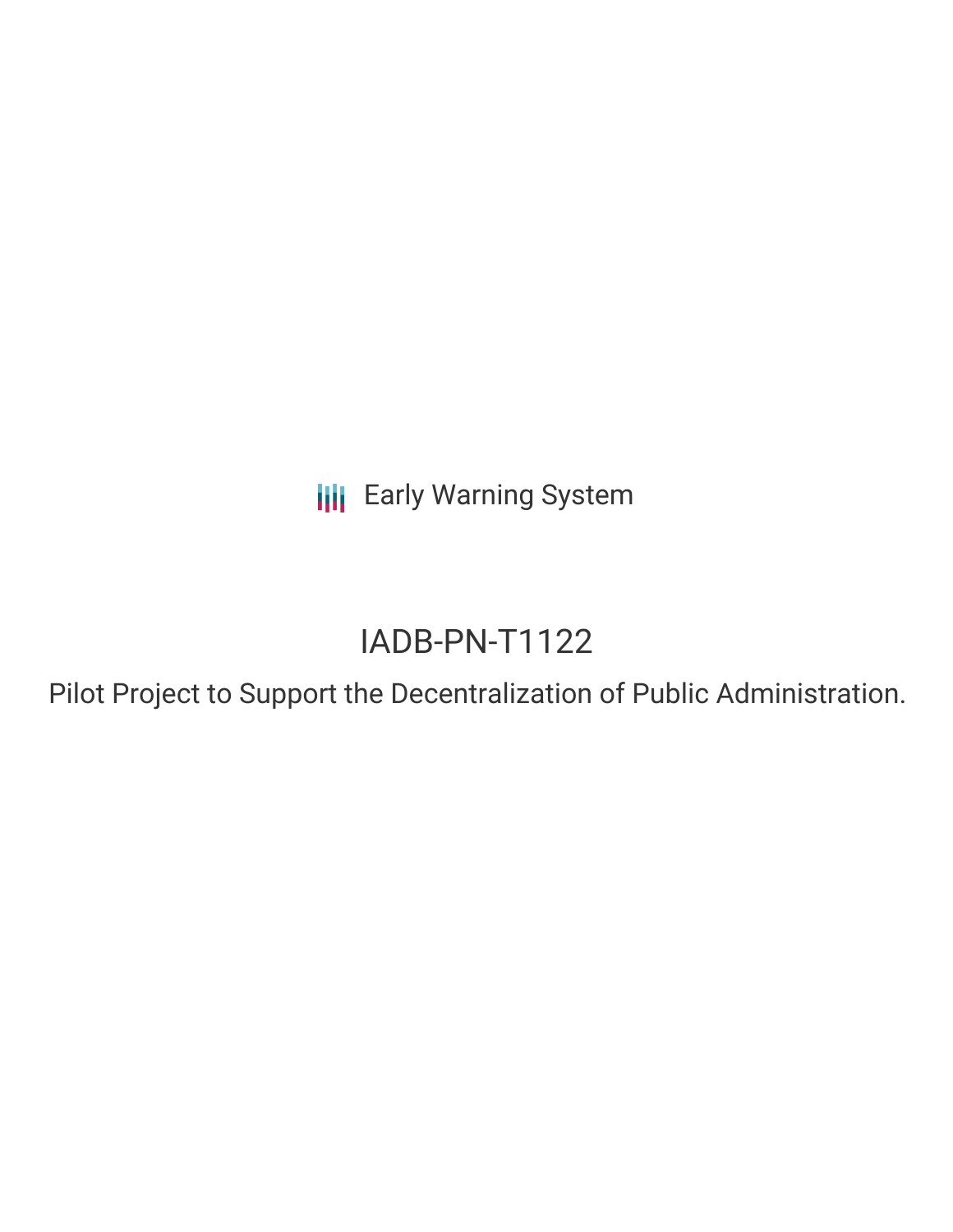

### **Quick Facts**

| <b>Countries</b>               | Panama                                    |
|--------------------------------|-------------------------------------------|
| <b>Financial Institutions</b>  | Inter-American Development Bank (IADB)    |
| <b>Status</b>                  | Active                                    |
| <b>Bank Risk Rating</b>        | C                                         |
| <b>Voting Date</b>             | 2015-07-24                                |
| <b>Borrower</b>                | Gobernaciones y Municipalidades de Panamá |
| <b>Sectors</b>                 | Law and Government                        |
| <b>Investment Type(s)</b>      | Grant                                     |
| <b>Investment Amount (USD)</b> | $$0.16$ million                           |
| <b>Project Cost (USD)</b>      | $$0.16$ million                           |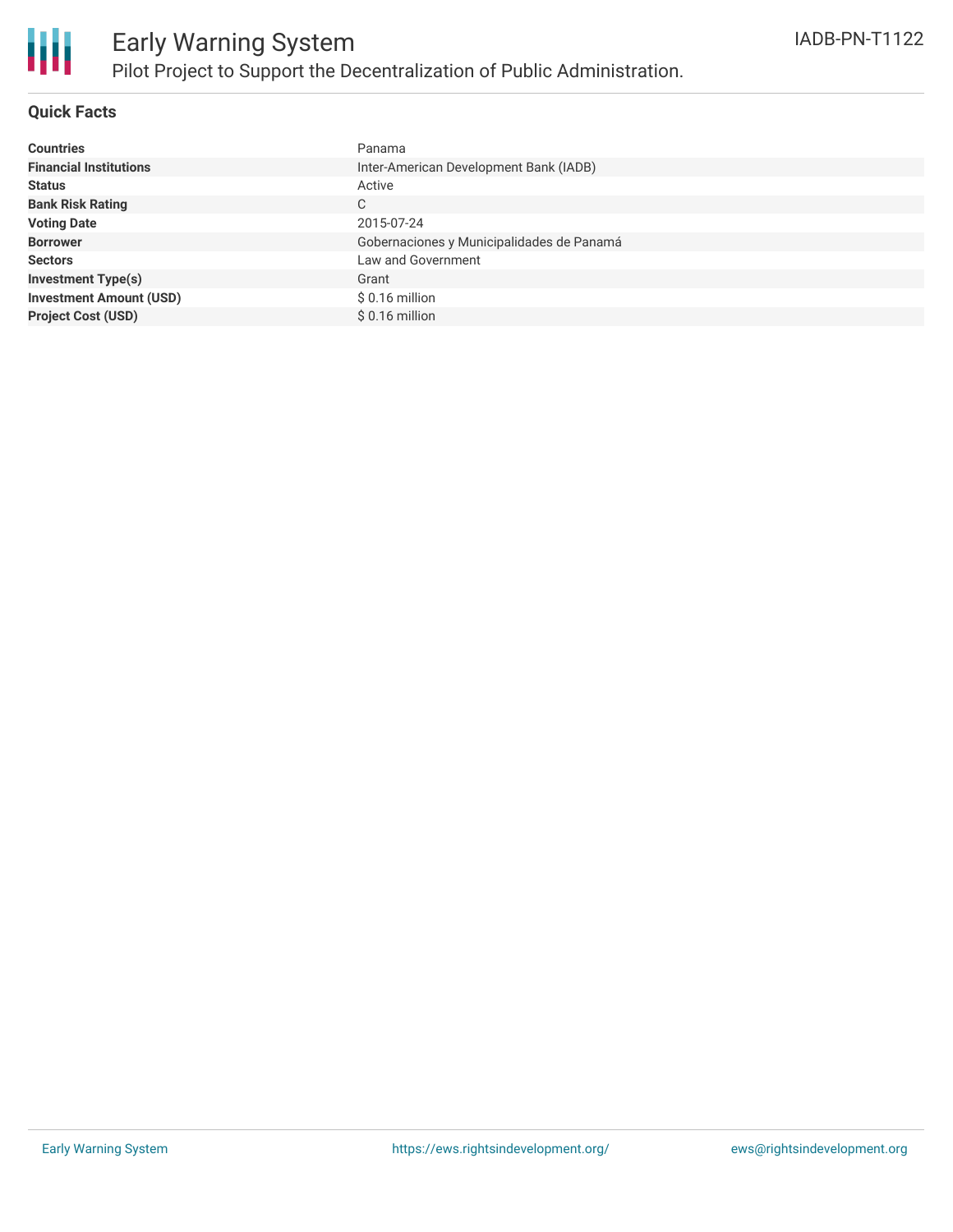

## **Project Description**

This Technical Cooperation seeks to support the Government of Panama to implement a decentralization process, seeking to contribute to a public administration closer to citizens. Goals are to improve the capabilities of results-based public management in governors and pilot municipalities; and develop the capacities of the Ministry of Government (MINGOB), in coordination with the Ministry of Economy and Finance (MEF), to lead the decentralization process.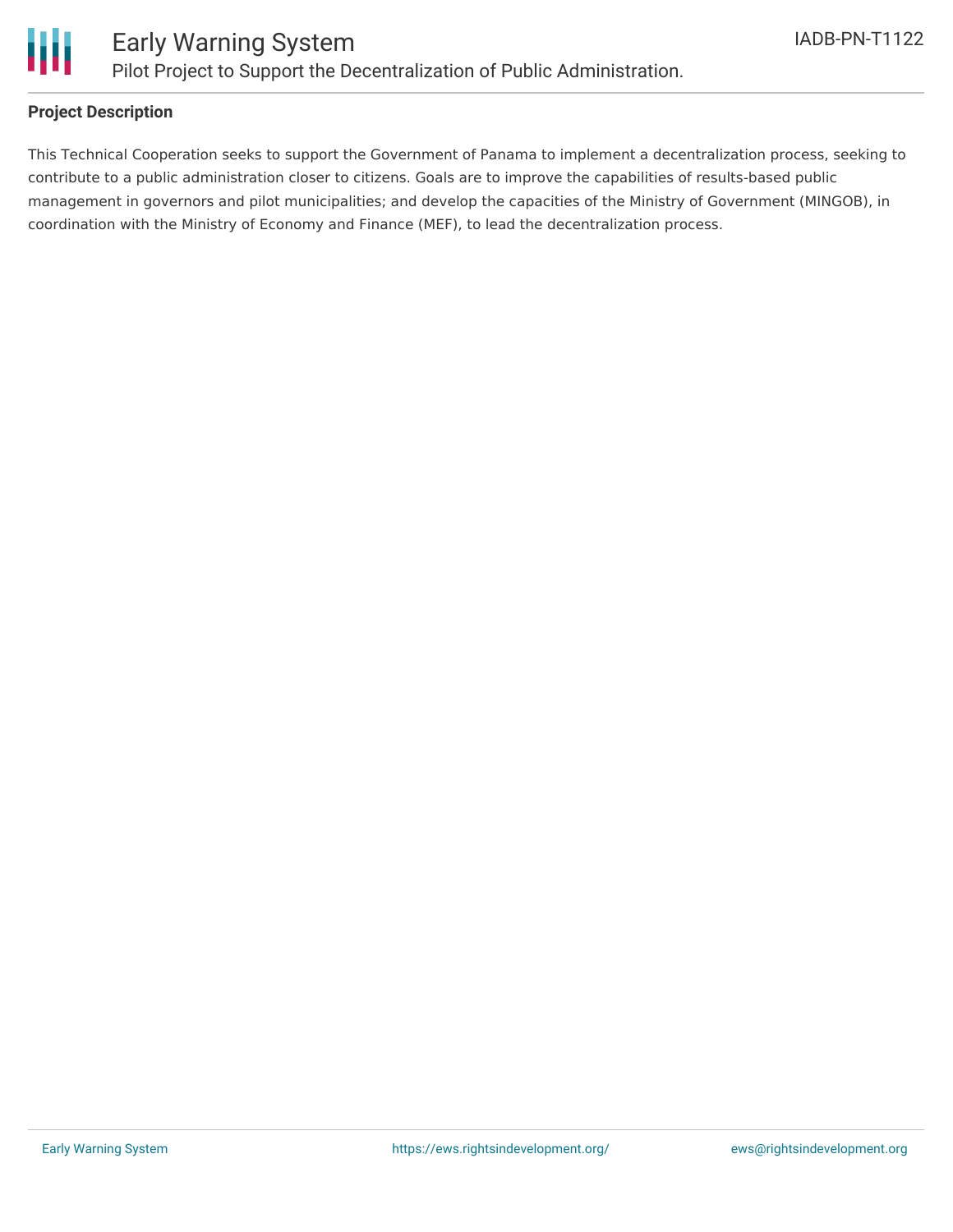

#### **Investment Description**

• Inter-American Development Bank (IADB)

The Technical Cooperation is funded up to US \$160,000 by the IADB.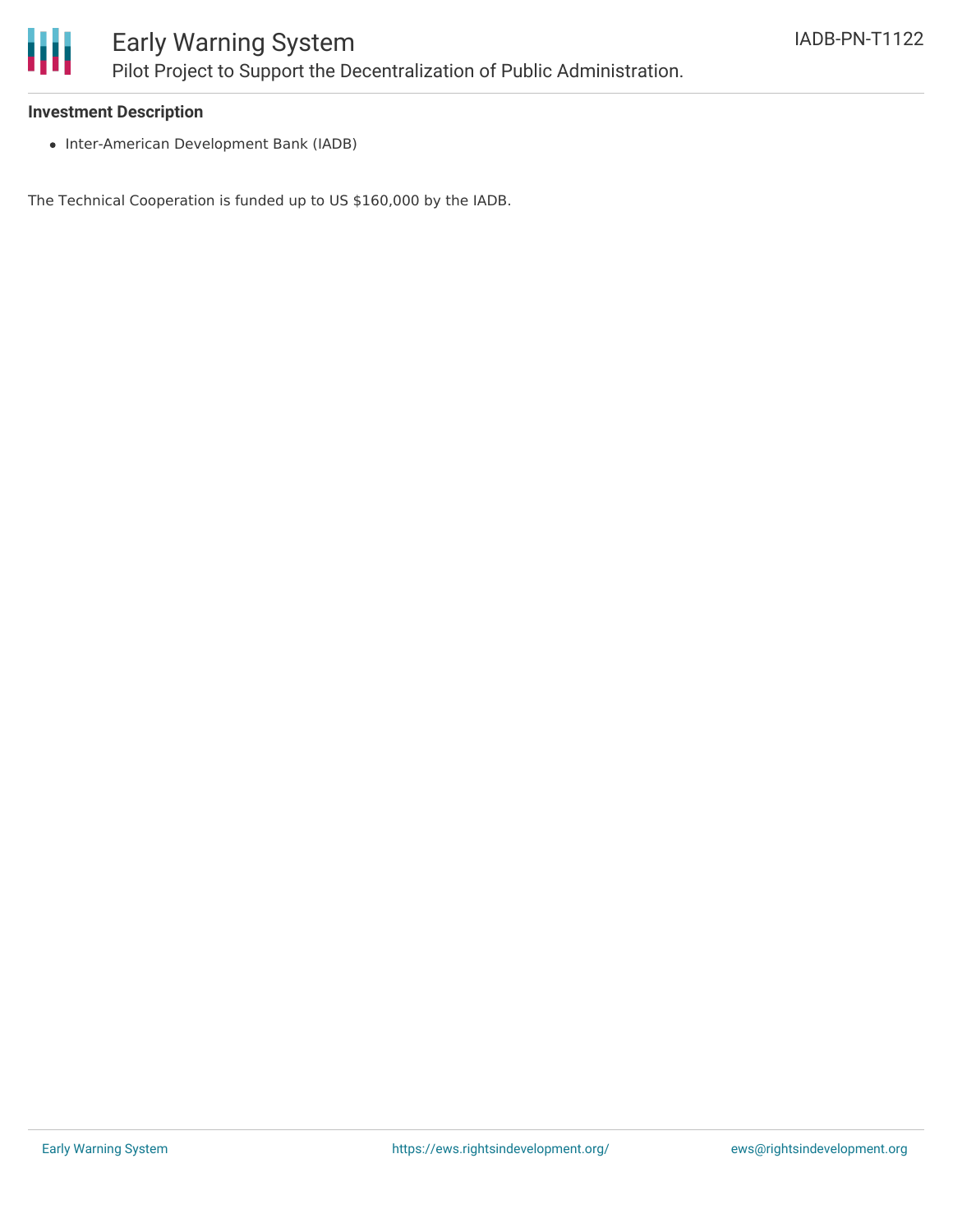

#### **Contact Information**

ACCOUNTABILITY MECHANISM OF IADB

The Independent Consultation and Investigation Mechanism (MICI) is the independent complaint mechanism and fact-finding body for people who have been or are likely to be adversely affected by an Inter-American Development Bank (IDB) or Inter-American Investment Corporation (IIC)-funded project. If you submit a complaint to MICI, they may assist you in addressing the problems you raised through a dispute-resolution process with those implementing the project and/or through an investigation to assess whether the IDB or IIC is following its own policies for preventing or mitigating harm to people or the environment. You can submit a complaint by sending an email to MICI@iadb.org. You can learn more about the MICI and how to file a complaint at http://www.iadb.org/en/mici/mici,1752.html (in English) or http://www.iadb.org/es/mici/mici,1752.html (Spanish).